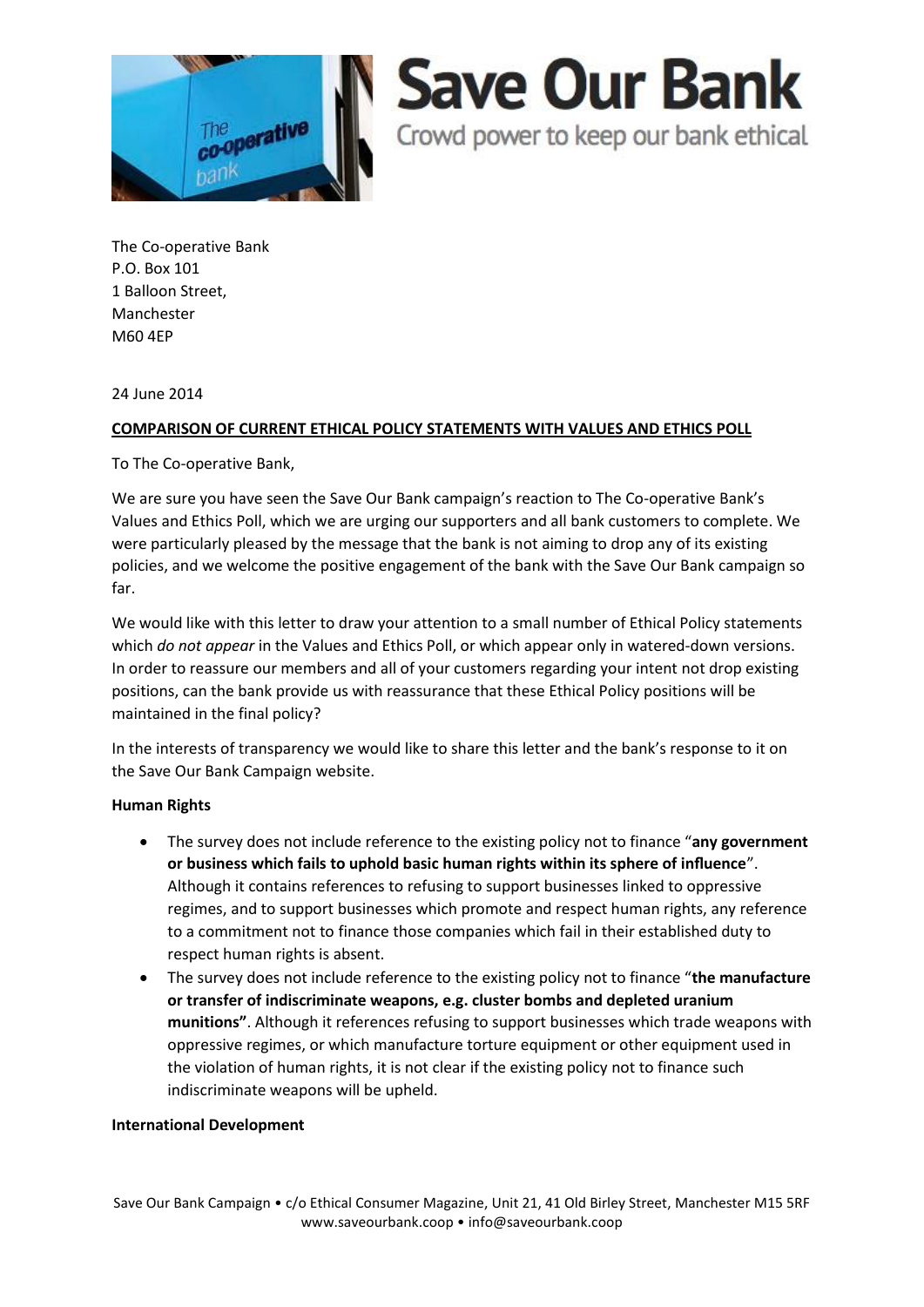

 Whereas the existing Ethical Policy contained a commitment not to finance businesses which "take an irresponsible approach to the payment of tax in the least developed countries", the survey references only "not banking, investing in or lending to businesses that illegally avoid paying tax in developing countries". Given the very significant development impacts of *legal* tax avoidance, e.g. through the egregious use of tax havens, this represents a significantly lower level of ambition.

Yours sincerely

The Save Our Bank Campaign team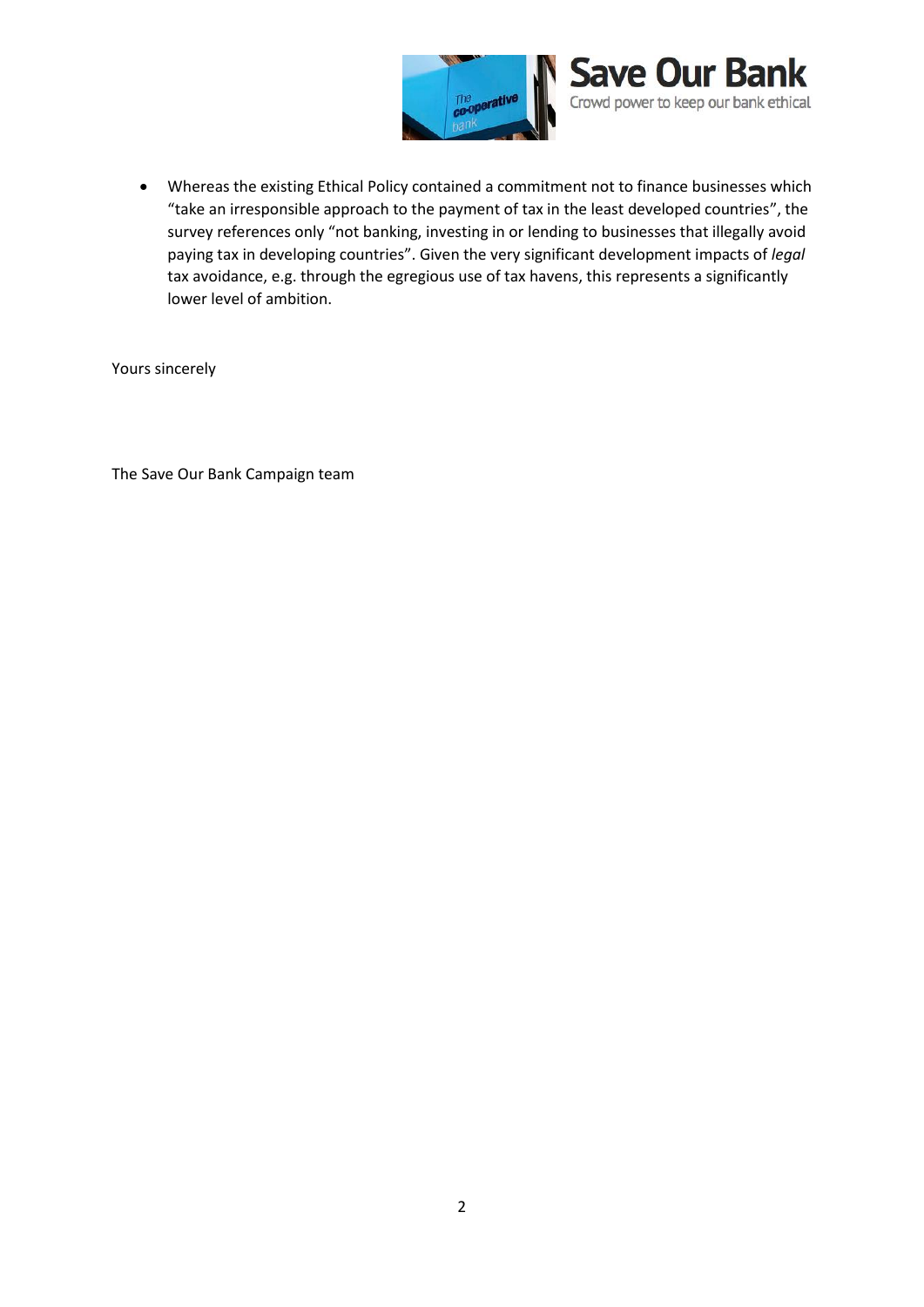

## **Appendix: Save Our Bank Comparison of current Co-operative Bank Ethical Policy and survey statements**

Key:

## Red = existing Ethical Policy statements missing from the survey

Blue = statements which can be matched with a similar of equivalent statement in the Ethical Policy and Survey

Black = statements in the survey which are new or do not have an equivalent in the Ethical Policy

#### **1. Human Rights**

#### **Current Policy:**

We support the principles of the Universal Declaration of Human Rights. In line with this, we will not finance:

- any government or business which fails to uphold basic human rights within its sphere of influence
- any business whose links to an oppressive regime are a continuing cause for concern
- any organisation that advocates discrimination and incitement to hatred
- the manufacture or transfer of armaments to oppressive regimes
- the manufacture or transfer of indiscriminate weapons, e.g. cluster bombs and depleted uranium munitions
- the manufacture or transfer of torture equipment or other equipment that is used in the violation of human rights.

#### **Survey**

- Paying men and women who work at the Co-operative Bank equally and encouraging others to follow suit
- Refusing to support businesses involved in the manufacture or trade in torture equipment or other equipment used in the violation of human rights
- Refusing to support businesses that advocate discrimination or incitement to hatred
- Supporting organisations that promote and protect human rights
- Refusing to support businesses that are involved in illegal surveillance
- Supporting the promotion and protection of human rights
- Refusing to support businesses with links to oppressive regimes
- Refusing to support businesses that are involved in the manufacture or trade in weapons with oppressive regimes
- Other (please specify)
- Don't know
- None of the above

#### **2. International Development**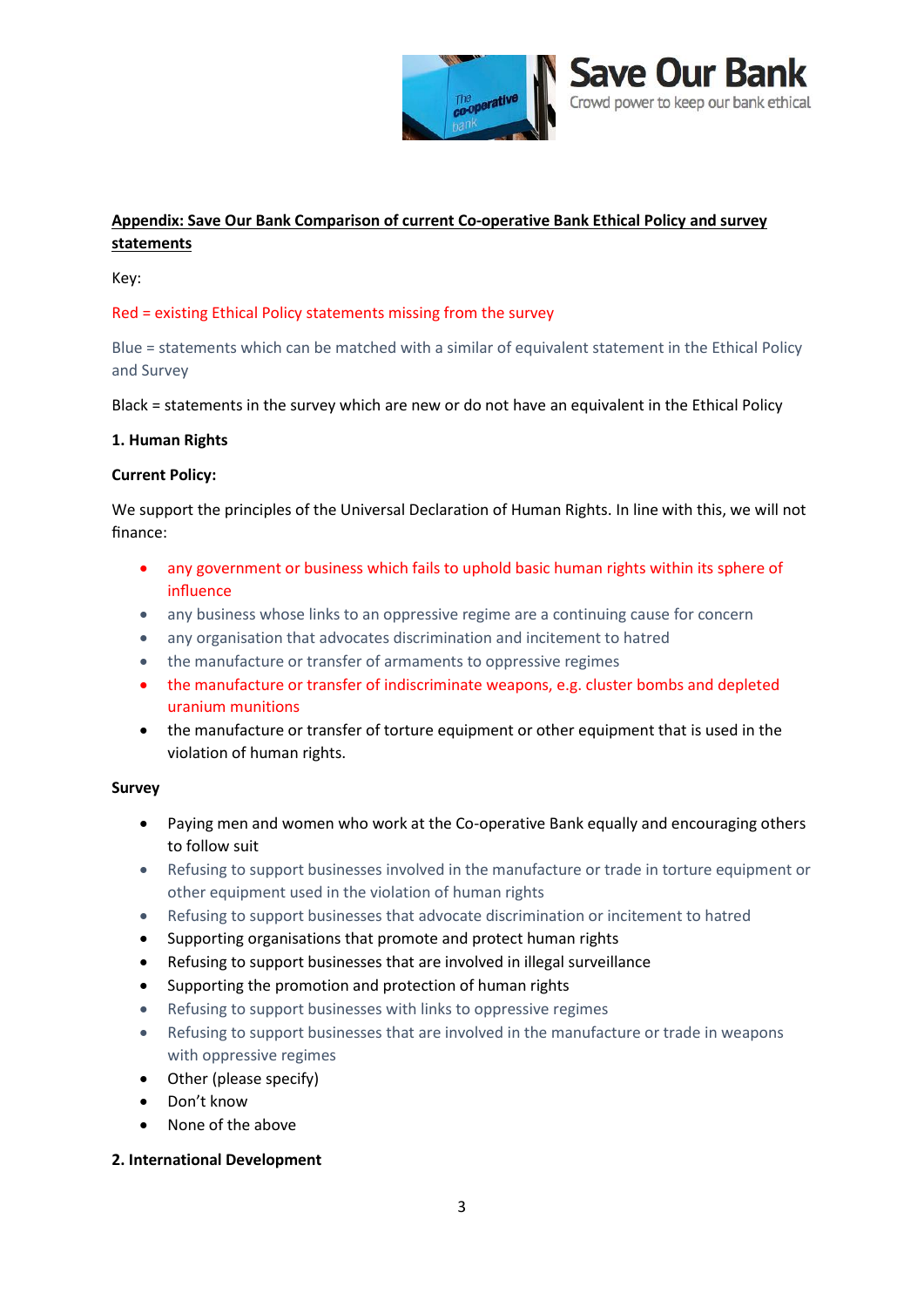

#### **Current Policy:**

We will seek to support poverty reduction. In line with this, we will not finance organisations that:

- fail to implement basic labour rights as set out in the Fundamental ILO Conventions, e.g. avoidance of child labour, or that actively oppose the rights of workers to freedom of association, e.g. in a trade union
- take an irresponsible approach to the payment of tax in the least developed countries
- impede access to basic human necessities, e.g. safe drinking water or vital medicines
- engage in irresponsible marketing practices in developing countries, e.g. with regard to tobacco products and manufacture.

We will support fair trade and the provision of finance to the working poor in developing countries, via microfinance.

#### **Survey**

- Not banking, investing in or lending to businesses that impede access to basic necessities like food and medicine
- Supporting micro lending (loaning small sums of money to entrepreneurs) to relieve poverty overseas
- Campaigning publically to support international development issues
- Not banking, investing in or lending to businesses that illegally avoid paying tax in developing countries
- Not banking, investing in or lending to businesses that fail to implement basic labour rights set out by the International Labour Organisation e.g. opposing the rights of workers to join a trade union and employing child labour
- Campaigning publicly to promote equal opportunities and equal pay for women in the developing world
- Not banking, investing in or lending to businesses that engage in irresponsible marketing in developing countries (e.g. tobacco marketing)
- Other (please specify)
- Don't know
- None of the above

#### **3. Social Enterprise**

#### **Current Policy:**

"We will seek to support charities and the broad range of organisations involved in the Social Enterprise sector including: co-operatives, credit unions, and community finance initiatives."

#### **Survey**

- Supporting micro lending (loaning small sums of money to entrepreneurs) to relieve poverty in the UK
- Supporting initiatives like the Living Wage and committing to implement it at the Cooperative Bank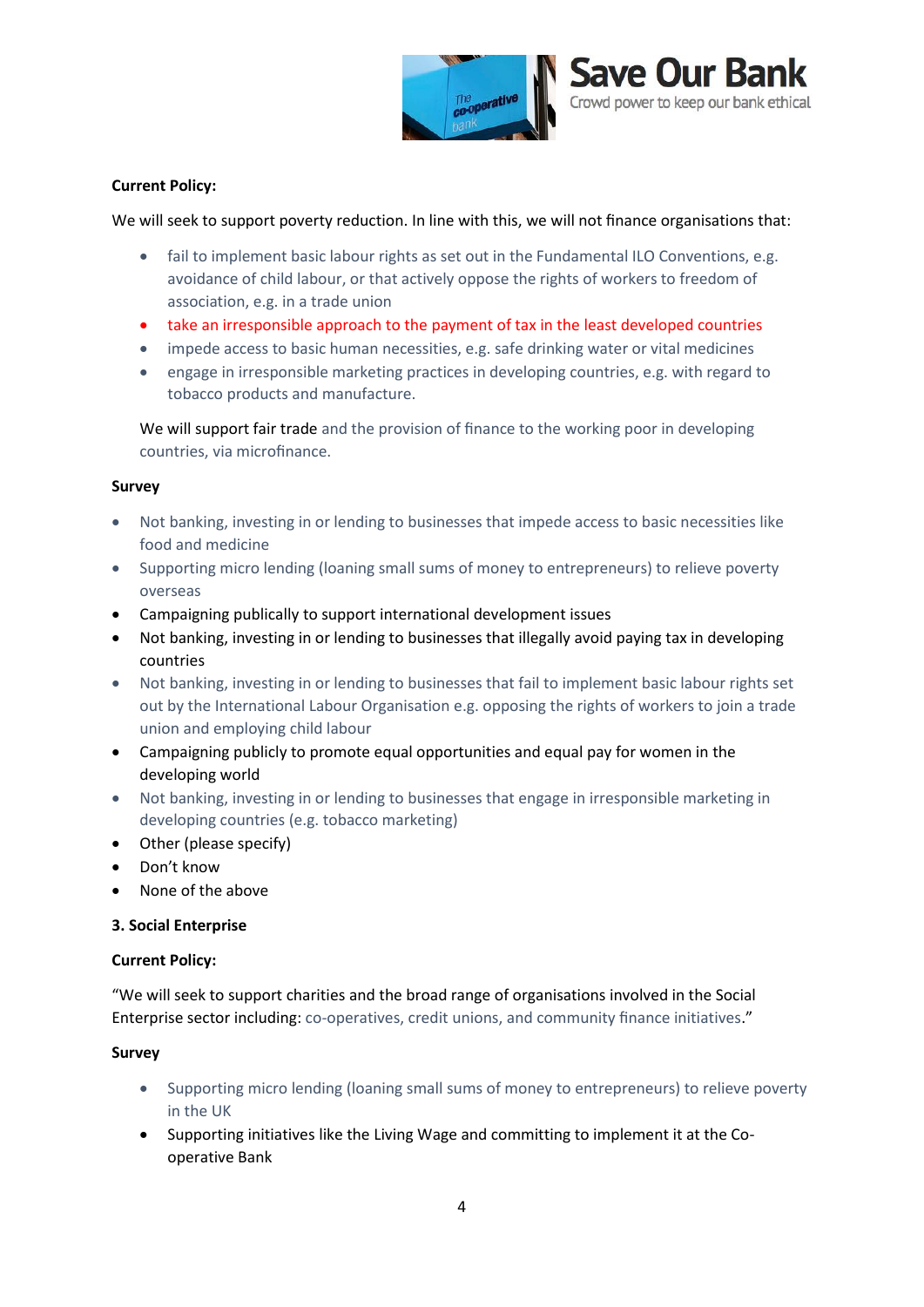



- Doing more to support new business start-ups in the UK
- Encouraging all suppliers to The Co-operative Bank to help tackle low pay among their workers through initiatives like the Living Wage
- Providing opportunities for young people through a Co-operative Bank apprenticeship scheme
- Supporting schemes which enable people to get together to collectively fund projects (e.g. crowd funding or peer-to-peer lending)
- Not banking, investing in or lending to companies that illegally avoid paying tax in the UK
- Actively promoting co-operative businesses
- Supporting businesses that create jobs or local economic development in the UK (e.g. more loans for small businesses)
- Supporting credit unions
- Supporting organisations (but not political parties) that promote social and economic development in the UK
- Not banking, investing in or lending to companies whose core business is focused on irresponsible gambling.

## **4. Ecological impact**

#### **Current policy:**

We will not finance any business whose core activity contributes to:

- global climate change, via the extraction or production of fossil fuels (oil, coal and gas), with an extension to the distribution of those fuels that have a higher global warming impact (e.g. tar sands and certain biofuels)
- the manufacture of chemicals that are persistent in the environment, bioaccumulative in nature or linked to long term health concerns
- the unsustainable harvest of natural resources, including timber and fish
- the development of genetically organisms where there is evidence of uncontrolled release into the environment, negative impacts on developing countries, or patenting e.g. of indigenous knowledge
- the development of nanotechnology in circumstances that risk damaging the environment or compromising human health.

Furthermore, we will seek to support: businesses involved in recycling and sustainable waste management, renewable energy and energy efficiency, sustainable natural products and services (including timber and organic produce), and the pursuit of ecological sustainability.

## **Survey**

- Encouraging suppliers to The Co-operative Bank to comply with strict environmental standards
- Not banking, investing in or lending to companies whose core activities generate global climate change, via the extraction (e.g. fracking), production or distribution of fossil fuels
- Publishing the Co-operative Bank's environmental performance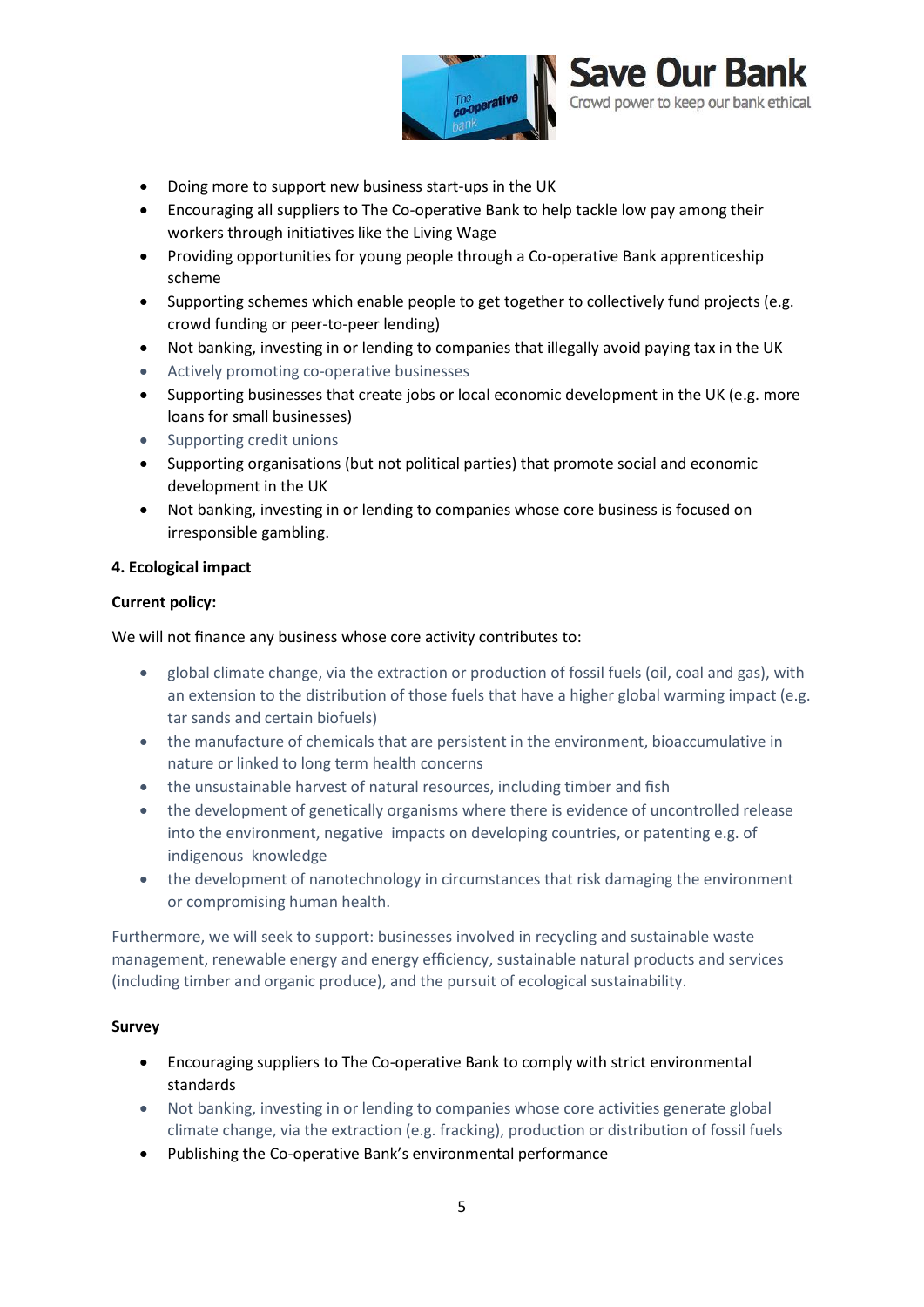



- Supporting companies that invest in renewable energy
- Not banking, investing in or lending to companies that manufacture chemicals that persist in the environment or are harmful to health
- Making a commitment that The Co-operative Bank will be carbon neutral
- Not banking, investing in or lending to companies that are involved in the development of genetically modified organisms
- Not banking, investing in or lending to companies that are involved in the development of nanotechnology in circumstances that risk damaging the environment or harming human health
- Not banking, investing in or lending to companies that are involved in the unsustainable exploitation of natural resources
- Participating in campaigns which seek to protect the environment
- Supporting organisations that protect the environment
- Providing paperless statements
- Other (please specify)
- Don't know
- None of the above

#### **5. Animal Welfare**

#### **Current policy:**

We will not finance any organisation involved in:

- animal testing of cosmetic or household products or their ingredients
- the exploitation of great apes, e.g. in experimentation or general commercial use
- intensive farming methods, eg caged egg production
- blood sports, which involve the use of animals or birds to catch, fight or kill each other
- the fur trade.

Furthermore, we will seek to support: businesses involved in the development of alternatives to animal experimentation and farming methods that promote animal welfare (e.g. free range farming).

#### **Survey**

- Not banking, investing in or lending to companies that are involved in blood sports
- Not banking, investing in or lending to companies whose activities threaten endangered species
- Supporting businesses engaged in farming practices that promote animal welfare
- Supporting organisations that promote animal welfare
- Not banking, investing in or lending to companies that engage in intensive farming methods
- Supporting businesses that are developing alternatives to animal testing
- Not banking, investing in or lending to companies that engage in animal testing of cosmetics or household products